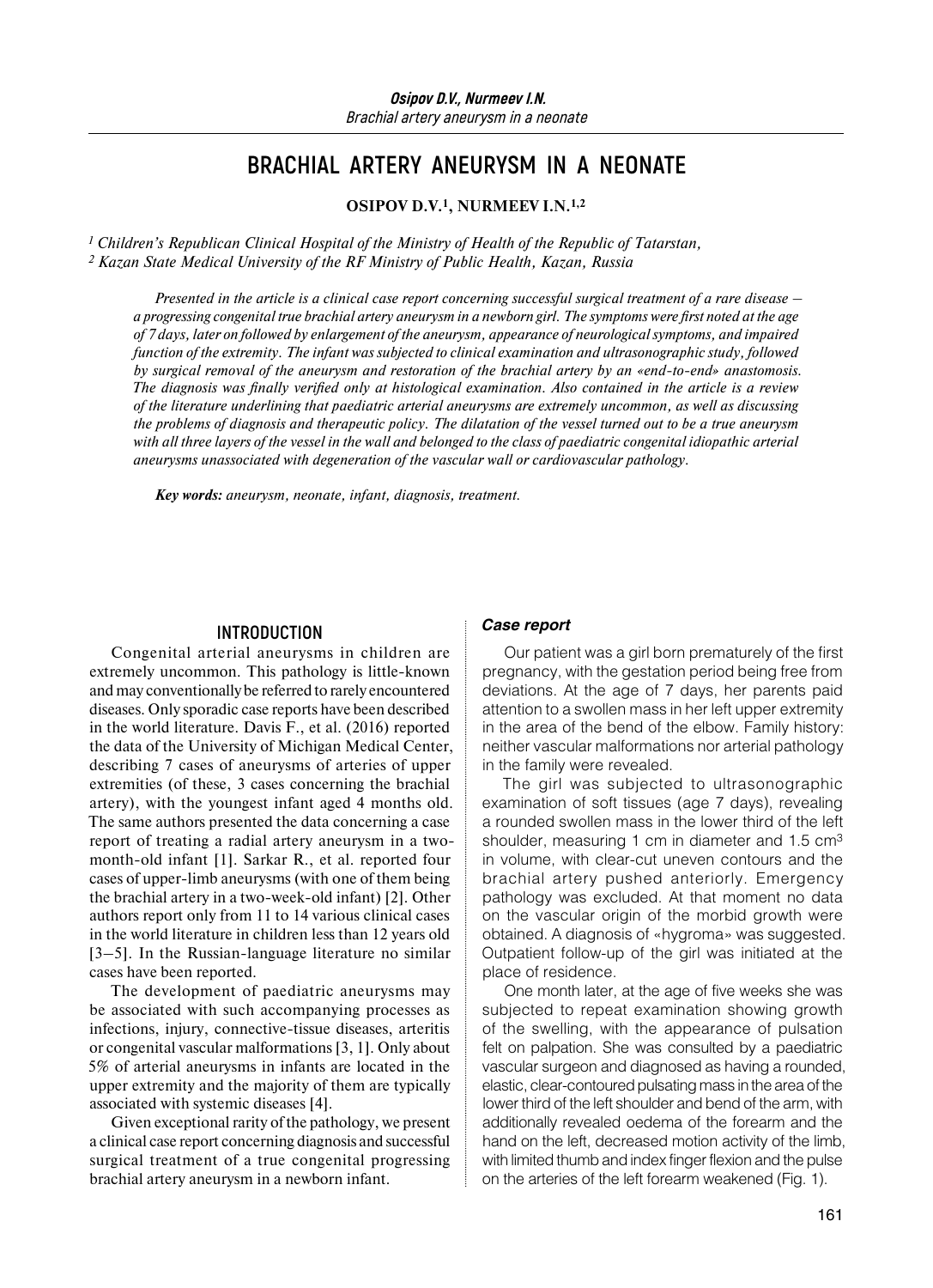

Fig. 1. Appearance of the left limb at admission to hospital, showing defiguration of the brachial area in the projection of the aneurysm



Fig. 2. Ultrasonographic examination of the brachial artery prior to surgery



Fig. 3. Appearance of the brachial artery aneurysm after exposure



Fig. 4. Brachial artery aneurysm on the left after excision

Ultrasonographic examination was performed in the mode of colour Doppler mapping and energy Doppler. The diagnosis of a brachial artery aneurysm on the left was established. Examination revealed a 20x11 mm swollen mass, unechogenic, of irregular shape, with clear-cut smooth contours, with a 1.5-mm-thick capsule. The swelling was located along the posterior-medial wall of the brachial artery, pushing the artery upwards. Visualized were the proximal and distal portions of the left brachial artery, measuring slightly more than 1 mm in diameter. The size of the ostium between the artery and the aneurysmatic cavity was 1.1 mm, with the blood flow velocity in the ostium measuring 3.0 m/s. In the cavity of the aneurysm there was a low-speed turbulent blood flow. The brachial artery below the ostium of the aneurysmatic sac was flattened above the swelling and compressed. The blood flow through the artery was lowered. The blood flow distal to the aneurysm was with characteristics of collateral blood flow (Fig. 2).

Thus, a 2-fold increase in the size of the swelling was observed, accompanied and followed by evidence of limb ischaemia and functional impairments.

At the age of 2 months, the girl was hospitalized to the Department of Cardiovascular Surgery of the Republican Hospital, with the following diagnosis made: a congenital left brachial artery aneurysm. The infant was prepared for the operation.

At the age of 2 months she underwent reconstructive operation, under general anaesthesia, narcosis. An S-shaped incision in the left ulnar fossa was made. Exposed was a pulsating, round-shaped swelling measuring 23 mm in diameter and 35 mm in length. The brachial artery and the aneurysmatic sac were isolated (Fig. 3).

The aneurysm was incised (Fig. 4), with the length of the defect of the arterial wall after removal of the aneurysm and mobilization of the vessel's edges amounting to 15 mm. An «end-to-end» anastomosis of the brachial artery measuring 1.2 mm in diameter was applied, using thread 8/0. After the anastomosis was established the pulsation of the brachial artery was conducted along the whole length of the vessel. The technical possibility of forming the «end-toend» anastomosis was achieved by performing postoperative immobilization in the position of the limb bent at 90°.

Histological examination of the removed material. A fragment of the vessel's wall with loosening of the tunica intima and tunica media, in the portions of endothelial desquamation there formed a thrombus with signs of organization. In the zone of the confluence into the aneurysm in the vicinity of the afferent artery there was cartilage-type thickening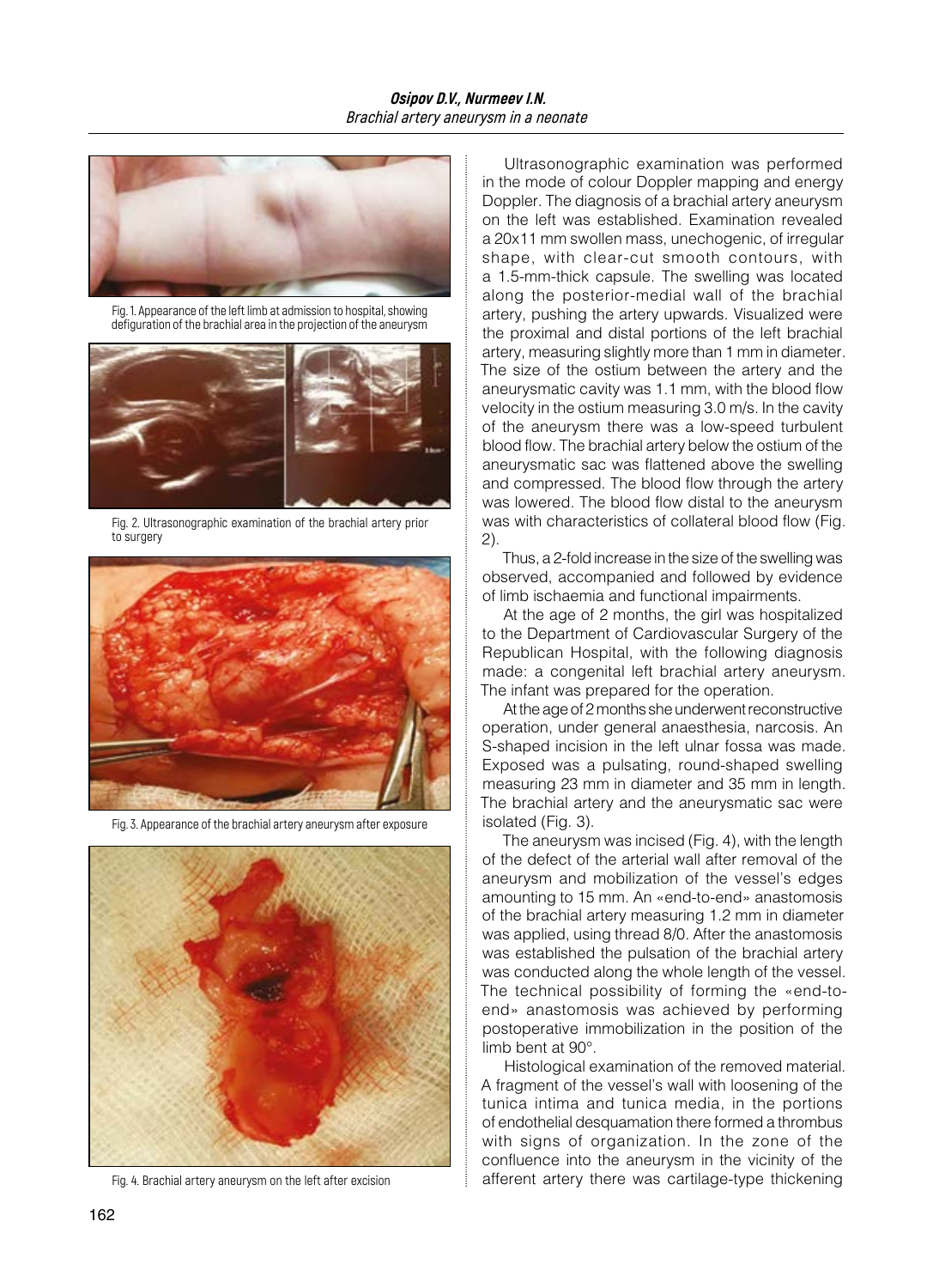of the tunica media, with the tunica media containing infiltration and vasculitis of small vessels. The walls of the aneurysm consisted of the same layers as the arterial wall, thus strongly suggesting the true nature of the aneurysm (Fig. 5).

The following diagnosis was confirmed: a true idiopathic (congenital) left brachial artery aneurysm.

The postoperative period. Anticoagulation therapy with unfractionated heparin was carried out for 13 days. Analgesics for 3 postoperative days. Vasodilators for 5 days postoperatively. From postoperative day 14, antiaggregant agents (acetylsalicylic acid) were prescribed for 3 months.

Ultrasonographic examination (14 days after the operation). The diameter of the brachial artery in the area of the anastomosis amounted to 0.8 mm, with the acceleration of blood flow through it up to 1.2–1.6 m/s and the blood flow through the brachial artery satisfactory, of the main type (Fig. 6).

The girl is on outpatient follow-up. The last examination was at 1 year of age, demonstrating that the left upper extremity was of physiological colour, warm, with the pulsation of the arteries of the forearm satisfactory. The findings of the ultrasonographic examination confirmed patency of the left brachial artery. The diameter of the artery in the area of the anastomosis increased to 1.8 mm. There were no neurological deviations (Fig. 7).

#### **DISCUSSION**

Congenital aneurysms of arteries of the upper extremities in children appear to be exceptionally uncommon. Only sporadic publications in the world literature have been devoted to their detection and treatment. A clinicopathological classification of arterial aneurysms in children was suggested by Sarkar R. (1991). According to this classification, aneurysms in children are subdivided into 9 classes. Class I – aneurysms associated with arterial infection, class II – giant-cell aortoarteritis, class III – autoimmune connective tissue disease, class IV – Kawasaki's disease, class V – Ehlers–Danlos syndrome or Marfan's syndrome, class VI – other forms of noninflammatory medial degeneration, class VII – arterial dysplasias, class VIII – congenital-idiopathic factors, as well as class  $IX$ false aneurysms associated with extravascular events causing vessel wall injury or disruption [2]. According to the classification of Sarkar R. (1991), the case described herein belongs to class VIII, with the infant diagnosed as having an arterial aneurysm of congenitalidiopathic factors.

Currently, the cumulative number of the described case reports concerning patients less than 12 years old does not exceed two dozen, and the cases of successful detection and treatment of brachial artery aneurysms



Fig. 5. Microscopic study of the aneurysmal wall. Haematoxylin and eosin stain, X 20. Microphotograph X 0.63



Fig. 6. Ultrasonographic examination. The brachial artery is patent



Fig. 7. Appearance of the limb one year after the operation

in newborn infants are unique. As a rule, paediatric aneurysms occur in the presence of one of background conditions.

Opinions concerning the terms of surgical treatment differ. Some authors consider that complications of "true" brachial artery aneurysms are uncommon and children who have them can be safely followed up for several years to permit growth of the artery before aneurysm resection. [3]. Other specialists suggest that